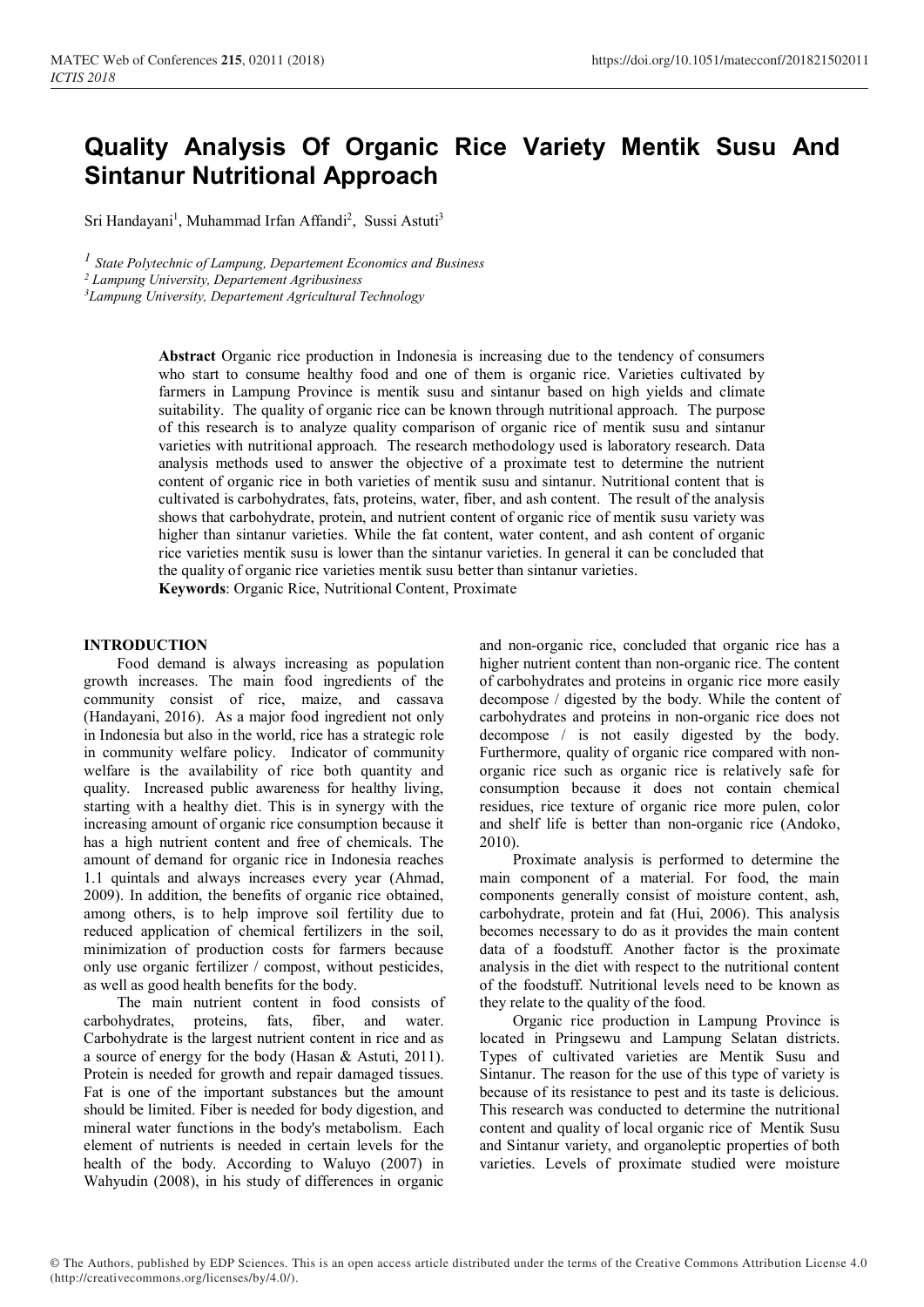content, ash content, fat content, protein content, coarse fiber content, and total carbohydrate content.

According to Sari et al. (2014) the end of the quality assessment is how much the level of acceptance / consumer preferences of the product in terms of quality components. In general, food products, the value of subjective quality is more prominent than the nature of objective quality. Based on the description, this study aims to examine the nutritional quality of organic rice varieties of Meentik susu and Sintanur .

# **METHOD**

## **Tools**

Tools that used are Porcelain Grille, Eksikator, Erlenmeyer, Hot Plate, Pumpkin Kjedhal 300ml, Buret 50ml, Electric Oven, a set of distillation apparatus, a set of Soxhlet tools, Electrical furnace, and analytic scales.

#### **Materials**

The ingredients that used are alcohol, boric acid  $(H_3BO_3)$ , Hydrochloric acid (KCl), sulfuric acid (H2SO4) Penoftalein indicator, Filter paper, Petroleum ether, NaOH, Organic Rice, varieties of milk and synthetic milk.

#### **Proximate Analysis Procedure**

(1) Water content (Method of Oven / AOAC1970, Ranggana 1979)

Weigh the smoothed example 2-5 g. In a porcelain cup that has been known to weigh.

Dry in oven at 105 °C for 3-5 hours.

Then cool in the Extractor and weigh, reheat in oven for 30 minutes, cool in the Extractor and weigh this treatment repeated until the constant weight (the weighing increment is less than 0.2 mg respectively)

Weight reduction is the amount of water in the material.

$$
\% \text{ water} = \frac{\text{B} - \text{C}}{\text{A}} \times 100 \%
$$

 $A =$  Sample weight

 $B = plate + wet sample$ 

 $C = plate + dry sample$ 

#### (2) Ash Content

Weigh the smoothed example 2-5 g. In a porcelain cup that has been known to weigh

Burn the cup containing the example on the stove until it is not smoky.

Then spice in the furnace at a temperature of  $500-600^{\circ}$ C for 3-4 hours (until ash is obtained whitish)

Cool the saucer and ash in the Extract then weigh.

$$
\% \text{ Ash} = \frac{\text{B} - \text{C}}{\text{A}} \times 100\%
$$

 $A =$ The weight of the sample (the weight of the cup containing the sample - the empty cup)

 $B =$  Grail + Ash

 $C =$  empty plate

#### (3) Crude Fiber

Crude fiber is a residue from food or agriculture after being treated with acid or alkaline boiling, and consists of cellulose with little lignin and pentosan.

Puree the material up through a 1mm diameter sieve.

Weigh 2 grams of dry matter and extraction of fat with soxhlet,

Move in a 600 ml Erlenmeyer flask, add 200 mL of SO<sup>4</sup>  $H_2$  solution to boil (1.25 gr  $H_2$  SO<sub>4</sub> concentrated / 100 ml  $= 0.255$  N H<sub>2</sub> SO<sub>4</sub>) and cover with refrigerant, boil for 30 minutes with occasional wobble

Filter suspension through filter paper and residue left on filter paper washed with hot water until it is not acidic anymore (test with litmus paper)

Remove the residue from the filter paper into the erlenmeyer again with a spatula, and the rest cleaned with boiling NaOH (1,25 gr NaOH / 100ml = 0.313 N NaOH) of 200 ml until all the residue goes into the erlenmeyer. Bring to a boil by cooling while sometimes shaking for 30 minutes.

Strain through a filter paper already known by weight or crucified Gooch crucible and known by weight, while washed with  $K_2SO_4$  10 lar solution

Wash again residue with boiling aquades and then with 15 ml Alcohol 95%

Dry filter paper or crucible with its contents at  $110^0C$ 

until constant weight (1-2hour) cool in desiccator and weigh.

Residual weight  $=$  rough fiber weight

% crude fiber = 
$$
\frac{B - C}{A} \times 100\%
$$

 $A = Weight sample$ 

 $B =$  Filter Paper + Fiber

 $C =$  Filter Paper

(4) Protein (Gunning Method)

weigh 0.5 to 1.0 gr of mashed material and put in kjeldahl flask, add 1 gr K<sub>2</sub>S or anhydrous Na<sub>2</sub>SO<sub>4</sub>, and 10 - 15 ml of concentrated H2SO4. If the distruction is difficult to be added  $0.1 - 0.3$  gr CuSO<sub>4</sub> and gojok

Then performed distruksi above the electric heater in the fume hood, first with a small fire, after the smoke lost fire raised, the heating is ended after the liquid becomes clear colorless again

Created blank treatments, such as the above treatment without an example.

After cooling add to 100 ml of kjeldahl aquades flask, and 45% NaOH solution until the liquid is base, install the kjeldahl flask immediately on the Distillation apparatus.

Heat the Kjeldahl flask until ammonia evaporates all, the distillate is accommodated in an erlenmeyer containing 25 ml of HCl 0.1N which is given a PhenolPtalein indicator 1% of a few drops. The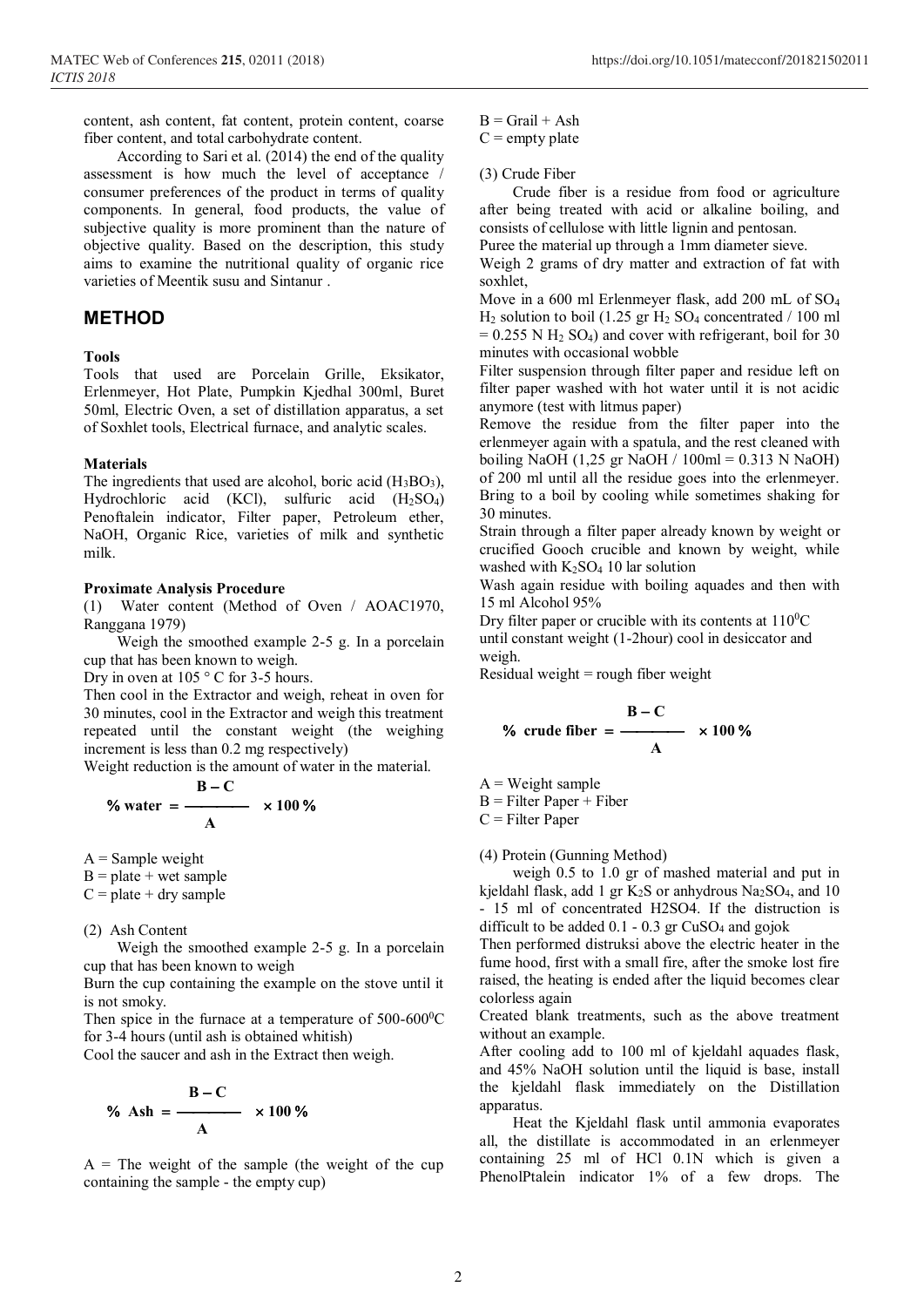distillation is terminated after the distillate is reached as much as 150 ml or after the outgoing distillate is not base. Excess of 0.1 N HCl in distillate is titrated with standard base solution (0.1 N NaOH solution) to pink.

#### $\%$  N = (ml blank of NaOH – ml sample of NaOH) X **N NaOH X 14,008 / (mgr. sample ) X 100**

#### **% Protein = % N X conversion factor**

(5) Determination of Fat and Oil (Soxhlet Method)

Weigh carefully 2 - 5gr. Examples that have been mashed, wrap with filter paper. insert in the Soxhlet Extraction tube.

Flow cooling water through the condenser.

Install the extraction tube on the Soxhlet distillation apparatus with solvent (Petrolium Benzen, Chloroform, N. Hexan etc.) to taste. The extraction is done for 4-5 hours.

Dry the cup containing the fat on the Oven with a temperature of  $100-105^{\circ}$ C for 30 minutes.

The residual weight in the fat plate is expressed as the weight of fat and oil

% fat = 
$$
\frac{B-C}{A} \times 100\%
$$

 $A = Weight sample$ 

 $B = Cup + Fat$ 

 $C =$  empty plate

(6). Total Carbohydrate Determination

Carbohydrate content is done by using carbohydrate method by difference method. Carbohydrate by difference is obtained from the reduction of the number 100 with the presentation of other components.

# **RESULT**

Rice not only serves as a staple food but also serves as a functional food ingredient that has an active component that is useful for health. Types of organic rice that is widely used are varieties of Mentik Susu and Sintanur. This type of rice contains carbohydrates, fats, proteins, fiber and minerals consumed as a healthy food. Based on descriptive research to know the description of nutrient content in organic rice varieties of Mentik Susu and Sintanur, got the result of examination of nutrient content from Quality Laboratory of Lampung University gave the following result:

Table 1. Result of organic Rice Organic Rice Nutrient

| Variabel     | Result $(\% )$      |                  |
|--------------|---------------------|------------------|
|              | Mentik Susu variety | Sintanur variety |
| carbohydrate | 80.8079             | 79.4400          |
| fat          | 0.8201              | 1.0761           |
| Protein      | 5.2475              | 4.8463           |
| water        | 12.0900             | 13.3087          |

| fiber | 5299   | 0.6868 |
|-------|--------|--------|
| ،sh   | 0.5046 | 6421   |

Based on Table 1, the results of testing of organic rice of Mentik Susu and Sintanur varieties can be explained as follows:

## a. Carbohydrate

Proximate test results obtained carbohydrate values for varieties of Milk Milk equal to 80,8079% and Sintanur varieties of 79.4400%. Based on this it shows that carbohydrate content of varieties of milk milk is bigger than Sintanur varieties. Research conducted by Nani Ratnaningsih et al (2010) obtained carbohydrate result of 72,49 - 83,94%. Carbohydrates are a nutrient that serves to produce energy for the human body. In addition, carbohydrates also serve as a sweet giver on food, protein saver, regulator of fat metabolism, helps the expenditure of feces.

b. Fat

Fat content of organic rice varieties of Mentik Susu obtained results of 0.8201% and Sintanur varieties of 1.0761%. This shows that the fat content in the variety of milk milk is smaller than the varieties of Sintanur. Based on the results of laboratory tests of the Industrial Research and Consulting Center Surabaya on March 18, 2004, yielded data that organic rice has a lower fat content than inorganic rice. Although both varieties tested were both organic, the quality of organic rice of Mentik Susu variety was better than that of Sintanur varieties. Fat is an important food substance to maintain the health of the human body. Fat works as a source of energy, dissolves vitamins so that it can be absorbed by the intestine, and prolongs satiety.

#### c. Protein

Protein content of organic rice varieties of Mentik Susu obtained result of 5.2475% and Sintanur varieties of 4.8463%. This shows that the protein content of Mentik Susu varieties is greater than that of Sintanur varieties. Research conducted by Nani Ratnaningsih et al (2010) obtained the results of protein by 5% -10%. Protein is the main ingredient for plant cells, animals and humans. About  $\frac{3}{4}$  solid body is protein. Proteins function as growth and maintenance, the formation of essential bodily bonds, regulating water balance, maintaining the neutrality of the body, the formation of antibodies, transporting nutrients, and energy sources. Based on the description can be explained that the quality of organic rice nutrition Mentik Susu better than Sintanur varieties.

d. Water

Water content of organic rice of Mentik Susu varieties yielded 12.0900% and Sintanur varieties 13.3087%. Water is the largest component in the structure of the human body. Water serves as a medium for transfortation of nutrients, removes metabolic waste, regulates body temperature during physical activity, and maintains blood volume balance. The result of premium quality standard